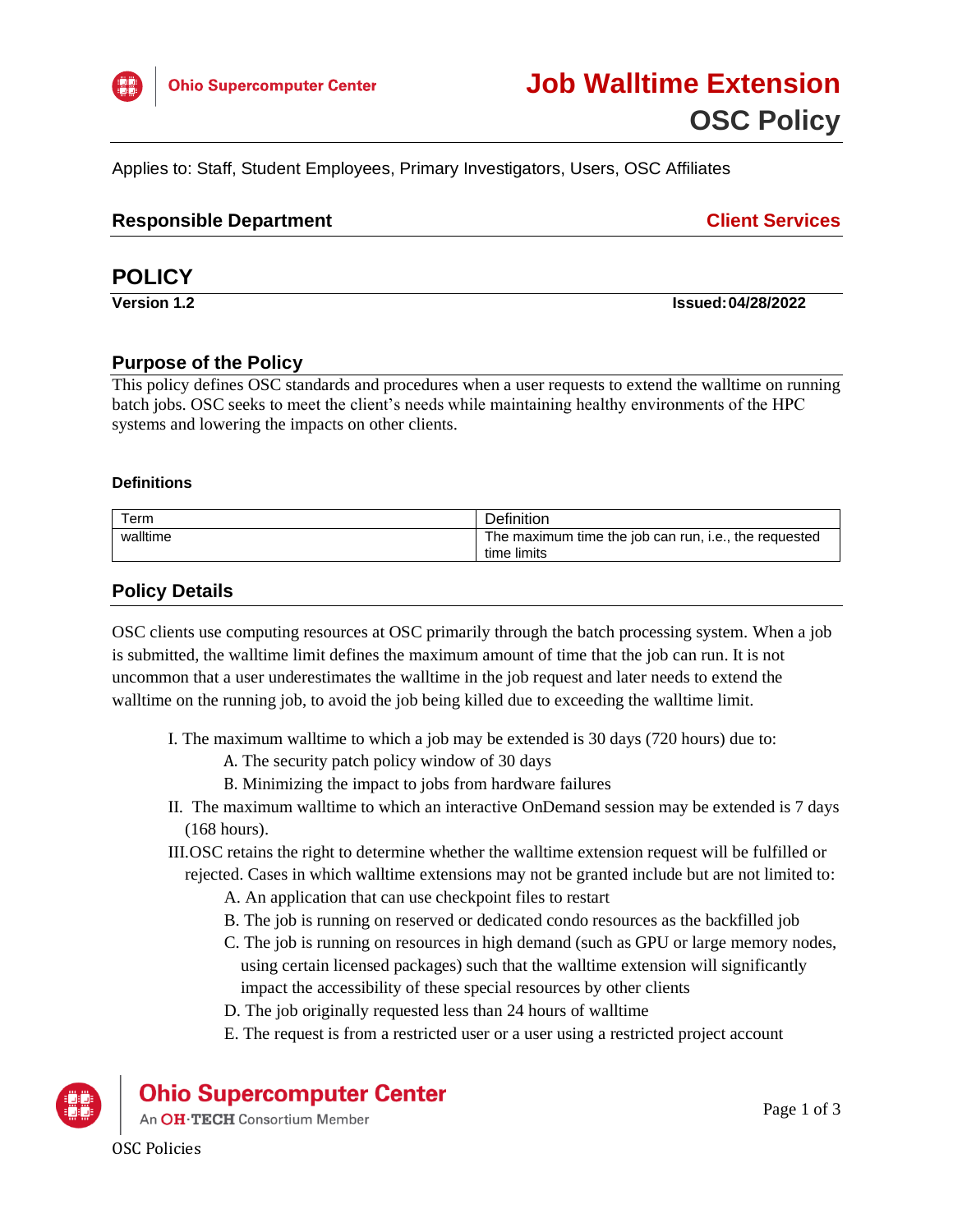

- F. Any VDI job from OnDemand
- G. Any pending or held jobs (OSC will instruct users to do the walltime extension themselves)
- IV. Only the job owner is eligible to request the walltime extension.
	- A. No approval is needed from the PI or project admin. However, the job owner should be aware of the possible increase of the job charge causing by the walltime extension request and discuss this with PI if needed.
	- B. OSC will reject the request if any rejection from the PI or project admin is received before walltime action is taken; OSC will change the walltime back to the original or kill the job immediately if any rejection from the PI or project admin is received after walltime action is taken

# **Policy Procedure**

#### **Usage**

- I. Request walltime extension of job(s)
	- A. A user can request to extend the walltime anytime, but a request submitted to OSC Help less than four normal business hours before the  $job(s)$  is terminated by the walltime limit may not be fulfilled
		- 1. For instance, if a user contacts OSC Help to request a walltime extension on Saturday, OSC may not be able to grant the extension for the job(s) terminated due to the walltime before 1 p.m. on Monday
	- B. The user should provide the following information:
		- 1. OSC username
		- 2. Job ID(s) that needs walltime extension
		- 3. Which cluster
		- 4. The new walltime limit
		- 5. Brief justifications

# **Responsibilities**

| <b>Position or Department</b> | Responsibilities                                |
|-------------------------------|-------------------------------------------------|
| Client Services               | Confirm the request meets the criteria, perform |
|                               | walltime extension, communicate with clients    |

### **Resources**

# **Contacts**



# **Ohio Supercomputer Center**

An OH·TECH Consortium Member